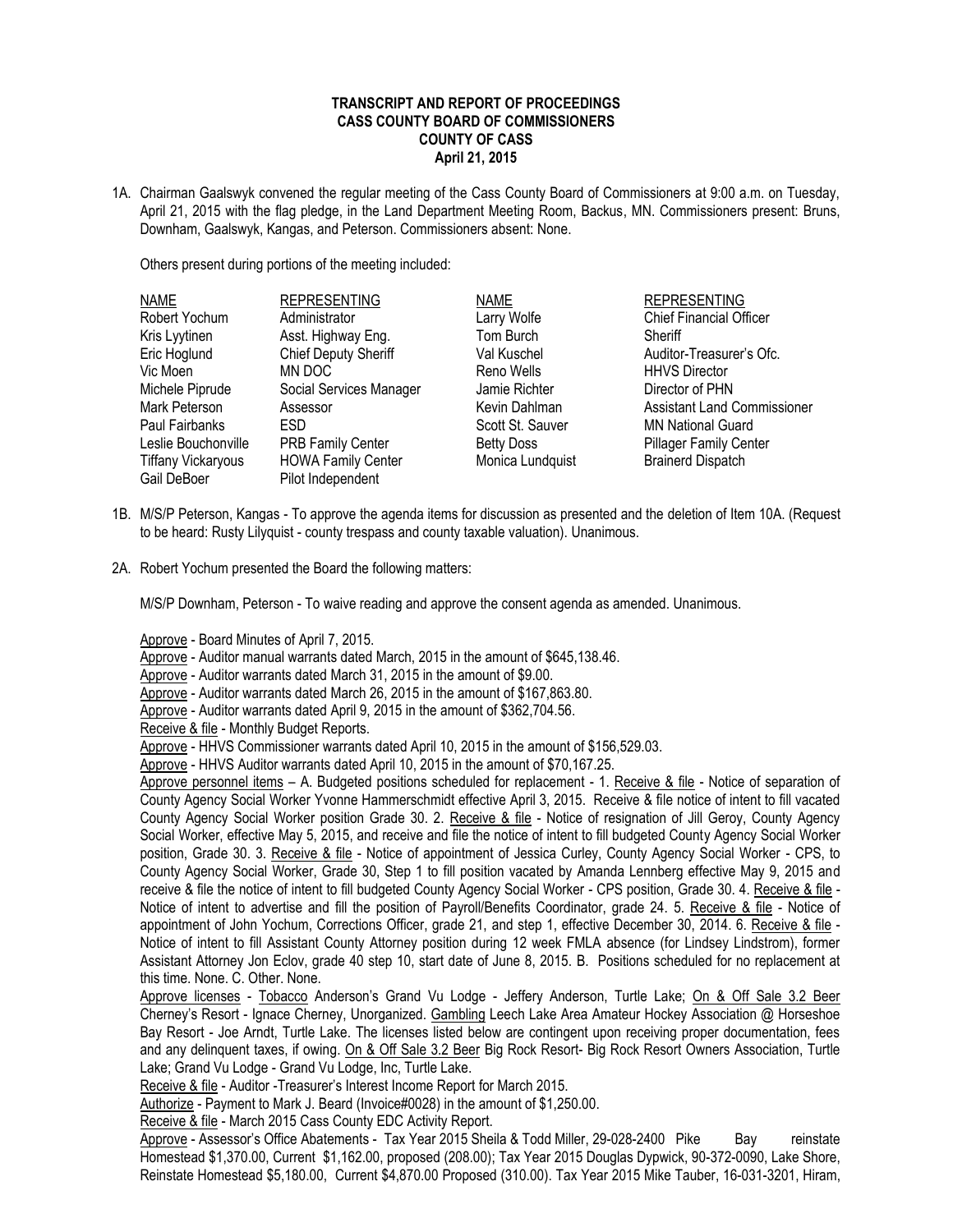Approve 2C Managed Forest Class, \$134.00, Current \$86.00, Proposed (48.00). Tax Year 2015 Betteye Johnson, 95- 337-0560, Remer City, Reinstate DAV Exclusion, \$506.00, Current \$0, Proposed (506.00. Tax Year 2015 Bruce Madsen, 06-028-4203, Blind Lake, Corrected building location, \$ 88.00, Current \$322.00 Proposed 234.00. Tax Year 2015 Bruce Madsen, 06-028-4207 Blind Lake, Corrected building location, \$ 26.00, Current \$66.00 Proposed 40.00. Tax Year 2015Bruce Madsen, 06-028-4208 Blind Lake, Corrected building location, \$ 366.00, Current \$172.00 Proposed (194.00). Tax Year 2014 Gary Haider, 94-385-0101, Pine River City Damage Abatement, \$1,094.00, Current \$ 823.00 Proposed (271.00). Tax Year 2014 Ron Wolske, 20-942-0075, Leech Lake, Removed Travel Trailer \$ 6.00, Current \$ 0, Proposed (6.00). Tax Year 2015 Dale Gregory, 19-031-4225 Kego, Corrected unfinished area, \$4,716.00Current \$4,062.00, Proposed (654.00). Tax Year 2014 Charles Doughty, Shingobee, 38-116-3110, Damage Abatement \$5,262.00, Current \$3,901.00, Proposed (1,361.00).

Accept - Donation from Orhan Soykan in the amount of \$12.00 for the Cass County General Fund.

Authorize - Project Management Agreement with Mark Beard for Capital Maintenance Program through March 31, 2016 in the amount of \$50.00 per hour.

Approve - MOU between Local #2195 HHVS Unit on PRN positions.

Approve - MOU with Cass County HHVS and Cass Lake Bena School District – Early Childhood Screenings from Apr. 27-June 1, 2015.

Accept - Public Health Emergency Preparedness (PHEP) – Ebola Supplemental Grant- \$2,500.effective Apr. 4, 2015- Sept. 30, 2016 (CFDA#93.069) (Swift#64365 and Swift#90375).

Receive & file - Correspondence from DHS on HHVS's perfect performance on financial reporting for CY2014.

| <u>Bidder</u>            | Bungo/Moose Lake | Deerfield | <b>Bull Moose</b> | Old Grade  |
|--------------------------|------------------|-----------|-------------------|------------|
| North Fork Excavators    | \$1,500.00       | \$980.00  | \$1,000.00        | \$3,600,00 |
| Sawyer Timber            | \$850.00         | \$650.00  | \$700.00          | NO BID.    |
| Schrupp Excavating       | \$1,300.00       | \$900.00  | \$950.00          | \$3,600,00 |
| <b>Ruyak Enterprises</b> | NO BID           | NO BID.   | NO BID            | \$3,500,00 |

M/S/P Downham, Peterson - To award the grading contract for Deerfield Trails - Sawyer Timber in the amount of \$650.00; Bungo/Moose Lake Trails - Sawyer Timber in the amount of \$850.00; Bull Moose Trail - Sawyer Timber in the amount of \$700.00; Old Grade - Ruyak Enterprises in the amount of \$3,500.00 (including grading and hauling additional material). (Two grading's done this season for each trail system.) Unanimous.

3A. Sheriff Tom Burch requested approval to purchase an enclosed covered trailer for the Sentence To Service Program not to exceed \$6,200.00 (price includes tie-downs, spare tire, tongue jack and graphics).

M/S/P Downham, Kangas - To approve the purchase of an enclosed trailer for the Sentence To Service Program not to exceed \$6,200.00 including tie-downs, spare tire, tongue jack and graphics (source of funds fund balance). Unanimous.

4A. Assistant Highway Engineer Kris Lyytinen discussed the Highway Maintenance Building AdHoc Committee of the Board Meeting of April 7, 2015. The committee reviewed amendments to the 2015 Highway shop capital plan, were provided updates on site alternatives at Pine River and Cass Lake, and authorized advertisement of the Lucachick Architecture Cass Lake bid package.

M/S/P Kangas, Peterson - To approve the Ad-Hoc Committee recommendation to amend the 2015 Highway Department shop capital plan from \$1,400,000 to \$1,245,665 as presented. Unanimous.

4B. Assistant Engineer Lyytinen presented bids for contracts on aggregate surfacing on CSAH's 19, 25, 28, 30, 35, C.R.'s 102, 103, 115, 171 and an aggregate stockpile to be produced at Cass County's Thunder Lake Pit and Anderson Pit (south of Hackensack) and roadway striping for the 2015 maintenance program.

| County Project No. C.M. 2015-1  |                         |
|---------------------------------|-------------------------|
| Bidder                          | <b>Total Bid Amount</b> |
| Swenson Aggregate & Const., LLC | \$282,444.50            |
| Schrupp Excavating              | \$326,469.50            |
| Anderson Contracting, Inc.      | \$362,987.50            |

M/S/P Kangas, Bruns - To award the bid to the following apparent low bidder (received on April 20, 2015) for County Project No. C.M. 2015-1 to Swenson Aggregate & Const., LLC in the bid amount of \$282,444.50. Unanimous.

| 2015 Roadway Striping                | Bidder                        | <b>Bid</b> | <b>Bid Amount</b> |
|--------------------------------------|-------------------------------|------------|-------------------|
| 4" Solid white stripe LF - 1,822,075 | Traffic Marking Service, Inc. | \$0.0390   | \$71.060.93       |
| 4" Yellow stripe-LF-1,215,604        | Traffic Marking Service, Inc. | \$0.0387   | \$47,043.87       |
| Total Bid Amount                     |                               |            | \$118.104.80      |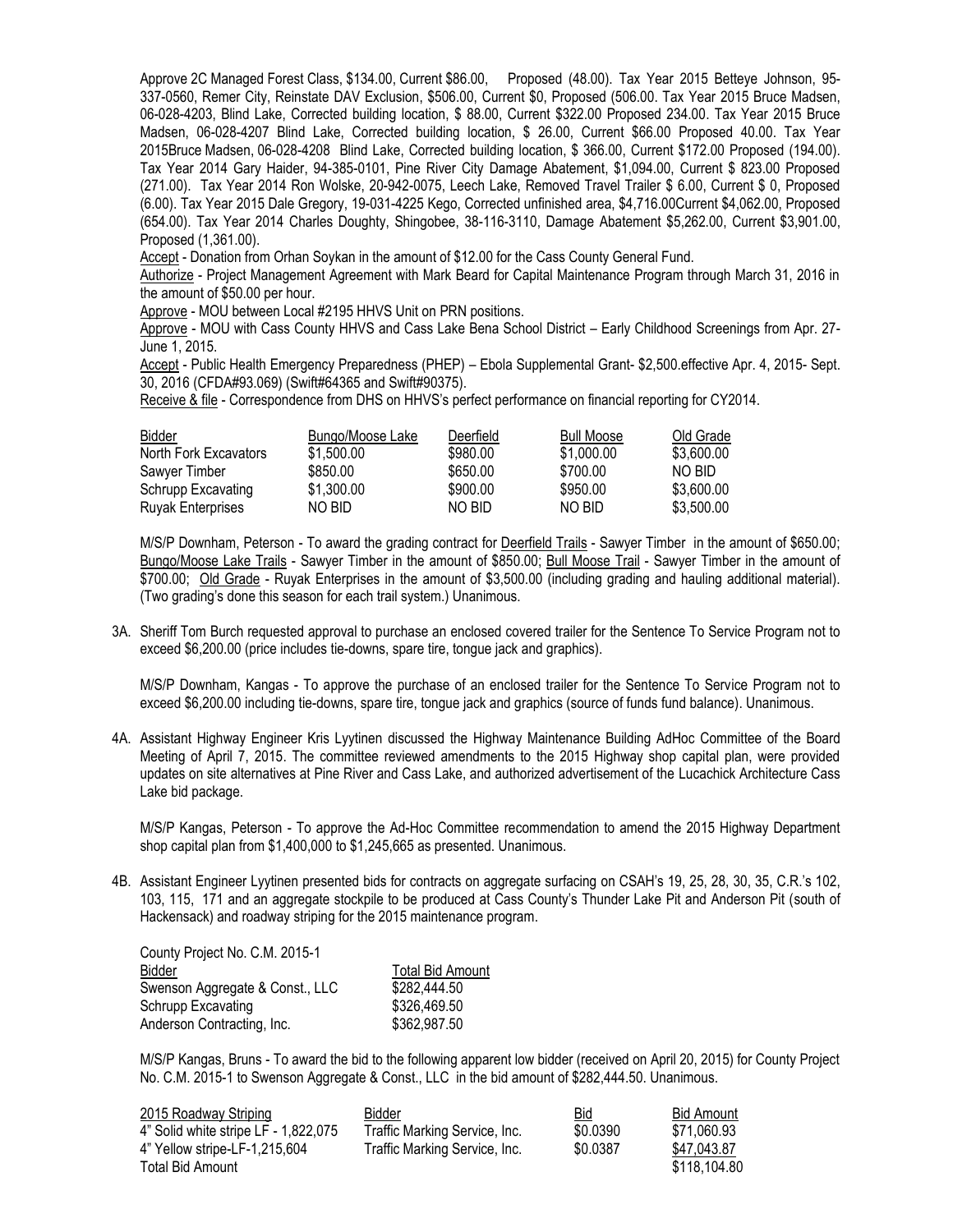| 2015 Roadway Striping                | Bidder       | <b>Bid</b> | Bid Amount   |
|--------------------------------------|--------------|------------|--------------|
| 4" Solid white stripe LF - 1,822,075 | AAA Striping | \$0.0408   | \$74.340.66  |
| 4" Yellow stripe-LF-1,215,604        | AAA Striping | \$0.0395   | \$48,016.36  |
| Total Bid Amount                     |              |            | \$122,357.02 |

M/S/P Bruns, Peterson - To award the bid to the following apparent low bidder (received on April 20, 2015) for roadway striping to Traffic Marking Service, Inc. for 4" Solid white stripe LF - 1,822,075 and 4" Yellow stripe-LF-1,215,604 in the bid amount of \$118,104.80. Unanimous.

- 5A. Camp Ripley Post Commander Colonel Scott A. St. Sauver discussed the military mission, the positive economic impact (\$315,908,291 in 2014), and upcoming events scheduled May through October 2015. Colonel St. Sauver also updated the Board on capital projects (i.e. medical simulation training center, education center addition), environmental programs, and community partner activities. The Post Commander stressed the importance of communication between the Camp and its neighbors to avoid or mitigate problems experienced by some military installations elsewhere. The Board was invited to the 2015 Camp Ripley open house on September 20, 2015. The Board thanked Colonel St. Sauver for the presentation.
- 6A. MN Department of Corrections District Supervisor Victor Moen submitted a summary of MN DOC activities in Cass County during 2014. The DOC mission is to reduce recidivism by promoting offender change through proven strategies during safe and secure incarceration and effective community supervision. Mr. Moen explained probation and supervised release services, the present DOC staff assignments, collaboration activities, and implementation of research based practices. Open DOC cases at year end 2014 totaled 823. No action necessary. The Board thanked Mr. Moen for the update.
- 7A. Assistant Land Commissioner Kevin Dahlman presented the 2014 Land Department Annual Report. Mr. Dahlman explained that the document will be used during the budget review process, natural resource advisory committee discussions, upcoming timber auctions, discussions with legislators, and hearings in St. Paul. The report will also be posted on the Cass County website. The Board thanked Mr. Dahlman for the update. No action necessary.
- 8A. Director of Public Health Nursing Jamie Richter discussed the 2015 County Health rankings developed by the U of Wisconsin and the Robert Wood Johnson Foundation since 2011. The study compares health factors in MN counties using nationwide data sources. Ms. Richter explained the study methodology and Cass ranking of health outcomes (86 of 87) and length of life (84 of 87). The study compliments the existing assessment and planning process in the Community Health Improvement Plan completed last year noting that extensive data is available in MN. PHN Director Richter suggested that modest year to year change shouldn't be alarming, monitor changes over many years, and improvement takes time. The Board also noted several study factors are well beyond County control. No action taken.
- 8B. Jamie Richter requested approval to submit the State Health Improvement Program FY 2016 2020 for SHIP 4. SHIP 3 with the Morrison-Todd-Wadena Community Health Board ends on October 31, 2015. Staff and HHVS Advisory Board recommend that the next phase (SHIP 4) be managed by the Cass County Community Health Board to increase efficiency and effectiveness.

M/S/P Downham, Bruns – To approve submission of Notification of Intent for SHIP 4 for FY 2016 – 2020 as presented. Unanimous.

8C. HHVS Director Reno Wells, and Social Service Manager Michele Piprude discussed the Governor's Task Force on the protection of children final report and recommendations (93) dated March 2015. Ms. Piprude explained that implementation of the task force findings by statute or state DHS rule would be a shift in philosophy from family unification to protection of the child. Irrespective of the approach significant focus is being made by the task force on additional state oversight and case load reductions. Examples of possible staffing changes include: no more than 10 child protection case management cases per worker, newly hired child protection workers will carry no more than three quarters of a caseload, newly hired will not carry high-risk cases until certification through the Child Protection Training Academy, and supervisor to worker ratio of not more than 1 to 8. Social Service Manager Piprude reported that currently there are six County Agency Social Worker - Child Protection Specialists that handle all family and children services with 115 open cases. Mr. Wells commented that staff will report back on the task force after the end of the legislative session. Mr. Wells presented a resolution from the Association of Minnesota Counties (AMC) expressing appreciation of child protection staff.

Commissioner Downham offered Resolution No. 19-15 and moved its adoption, Commissioner Kangas seconded:

## Appreciation for Cass County Child Protection Staff

WHEREAS, April has been proclaimed national child Abuse Prevention Month by the President of the United States of America; and

WHEREAS, child protection is a core function of county government in Minnesota; and